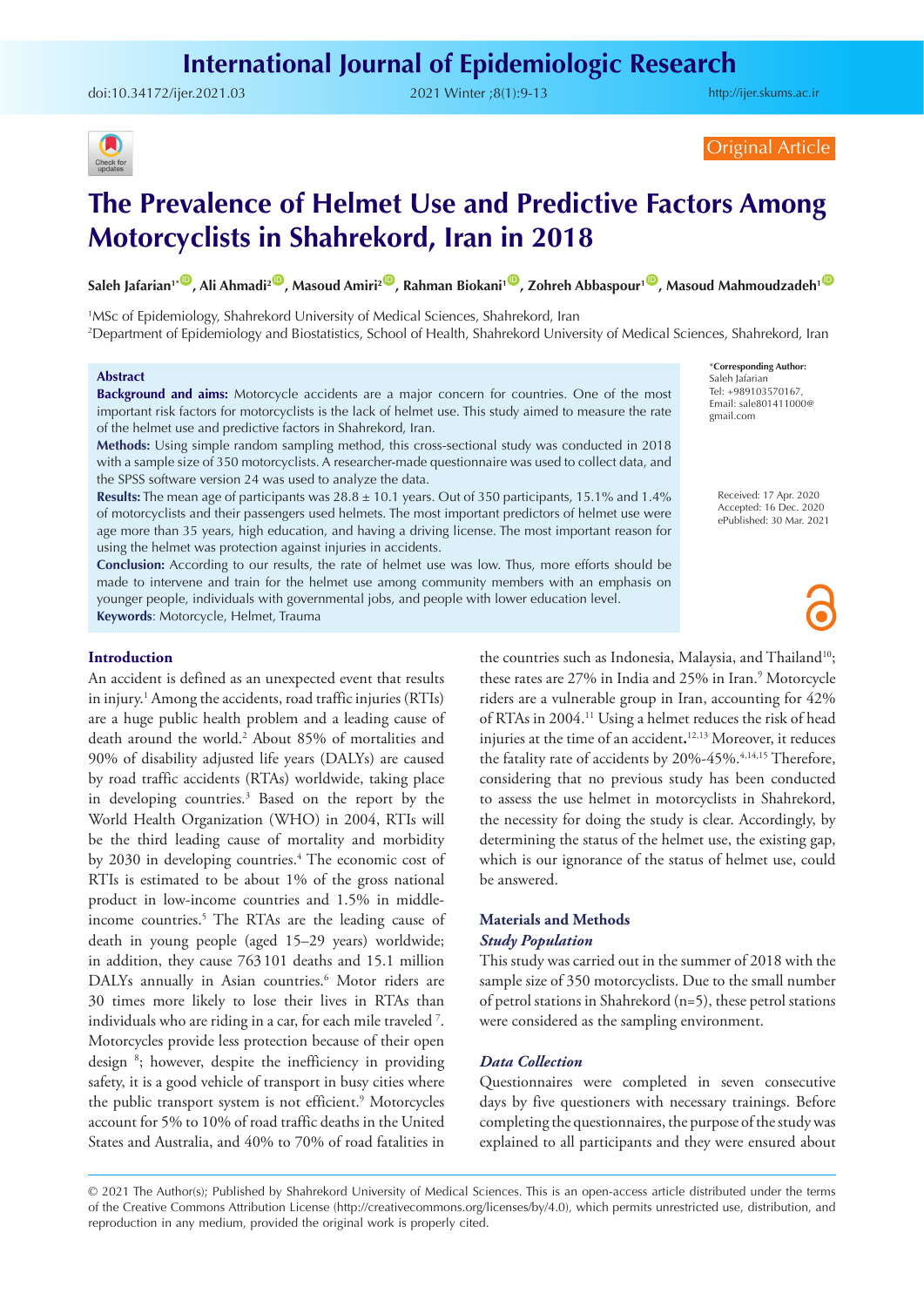the confidentiality of their information. Furthermore, a verbal consent was obtained from all participants. There were two main inclusion criteria: having a motorcycle and willingness to participate in the study. Data were collected using the simple random sampling method.

## *Instrument and Measurement*

Data were collected using a researcher-made questionnaire, and its reliability was confirmed by Cronbach's alpha ( $\alpha$ =0.78). The questionnaire had two parts, including demographic information and 21 questions in Likert scale ranging from strongly agree to strongly disagree.

#### *Statistical Analysis*

In the present study, the data were analyzed by SPSS software version 24 (IBM Corp, Armonk, NY. USA). Statistical tests including chi-square and logistic regression were performed. The chi-square test was used to test the relationship between qualitative variables, and the logistic regression test was used to predict the reasons for helmet use while the lower or higher amount of variables were considered as a reference group. Odds ratios (ORs with 95% confidence intervals [CIs]) were used to assess the strength of association.

#### **Results**

# *Characteristics of Participants*

In this study, 350 motorcyclists (ages range: 13-68 years) were studied. The average age of all participants was 28.8 ± 10.1 years. The mean age of participants wearing the helmet and those not wearing the helmet was  $40.2 \pm 13$ and 26.7 ± 7.9, respectively. In this study all participants were male, because it is illegal for females to ride a bicycle in public in Iran .

#### *Helmet Use*

Among motorcyclists and their passengers, only 15.1% (n=53) and 1.4% (n=5), respectively, were wearing helmets at the time of study. The number of passengers per motorcycle ranged from one to two (26.9% of motorcyclists had no passengers, 43.1% had one passenger, and 30% had two passengers). The participants were divided to four age groups as follows: lower than 24 years, 25–34 years, 35–44 years, and higher than 45 years. Most of the helmet users were in age group of higher than 45 years (Table 1).

#### *Multiple Analysis*

In the present study, unadjusted and adjusted logistic regression was used to investigate the relationship between the helmet use and a series of potential risk factors. After adjustment, the relationship between helmet use with education level, age groups, and having certificate were statistically significant. The participants holding diploma and middle school degrees were more likely to use the helmets (OR: 16.29, CI: 4.90-54.19; and OR: 16.24,

CI: 4.14-6.62 respectively). In this study, the correlation between the age groups of 35-44 years and higher than 45 years with the dependent variable was significant (OR: 0.13, CI: 0.04-0.46; OR: 0.01, CI: 0.005-0.07, respectively). Moreover, the relationship between helmet use and having a driving license was significant (OR: 3.26, CI: 1.43-7.41) (Table 2).

#### *Attitudes Towards the Helmet Use*

Among the motorcyclists who used the helmet, 98.1% believed that the helmet protects them against injuries in accidents (Table 3). Moreover, among motorcyclists who did not use the helmet, 66.9% believed that the helmet limits their visibility (Table 4).

**Table 1.** Distribution of Motorcycle Riders According to the Status of Using Helmet

| <b>Variable</b>                               | Using the<br><b>Helmet</b> | <b>Not Using</b><br>the Helmet | Total      |  |
|-----------------------------------------------|----------------------------|--------------------------------|------------|--|
|                                               | No. (%)                    | No. $(\% )$                    | No. (%)    |  |
| Age groups                                    |                            |                                |            |  |
| < 24                                          | 8(15.1)                    | 124 (41.8)                     | 132 (37.7) |  |
| 25-34                                         | 12(22.6)                   | 122 (41.1)                     | 134 (38.8) |  |
| 35-44                                         | 12(22.6)                   | 39 (13.1)                      | 51 (14.5)  |  |
| >4.5                                          | 21 (39.6)                  | 11(4)                          | 32(9.1)    |  |
| Level of education                            |                            |                                |            |  |
| Illiterate                                    | 2(3.8)                     | 7(2.4)                         | 9(2.6)     |  |
| Elementary school                             | 8(15.1)                    | 14 (4.7)                       | 22(6.3)    |  |
| Middle school                                 | 8(15.1)                    | 68 (22.9)                      | 76 (21.8)  |  |
| Diploma                                       | 8(15.1)                    | 134 (45.1)                     | 142 (40.8) |  |
| Associate's degree                            | 10(18.9)                   | 33 (11.1)                      | 43 (12.3)  |  |
| Bachelor's degree and higher                  | 17(32.1)                   | 39 (13.1)                      | 56 (16)    |  |
| Motorcycle ownership                          |                            |                                |            |  |
| Personal                                      | 48 (15.4)                  | 264 (84.6)                     | 312 (89.1) |  |
| Loan                                          | 5(13.2)                    | 33 (86.8)                      | 38 (10.8)  |  |
| Job                                           |                            |                                |            |  |
| Non-governmental                              | 33 (62.3)                  | 222 (74.7)                     | 255 (72.8) |  |
| Governmental                                  | 15(28.3)                   | 13(4.4)                        | 28 (8)     |  |
| Student                                       | 4(7.5)                     | 52 (17.5)                      | 56 (16)    |  |
| Unemployed                                    | 1(1.9)                     | 10(3.4)                        | 11(3.1)    |  |
| Driving license                               |                            |                                |            |  |
| Yes                                           | 42 (79.2)                  | 123 (41.4)                     | 165 (47.1) |  |
| No                                            | 11(2.8)                    | 174 (58.6)                     | 185 (52.9) |  |
| Duration of using helmet during<br>a day (h)  |                            |                                |            |  |
| <1                                            | 15(28.3)                   | 89 (30)                        | 104 (29.7) |  |
| $1 - 2$                                       | 11(2.8)                    | 59 (19.9)                      | 70 (20)    |  |
| >3                                            | 27 (50.9)                  | 149 (50.2)                     | 176 (50.3) |  |
| The age of first use of the<br>motorcycle (y) |                            |                                |            |  |
| < 14                                          | 9 (17)                     | 91 (31)                        | 100 (28.6) |  |
| $15 - 19$                                     | 22 (41.5)                  | 140 (47.1)                     | 162 (46.4) |  |
| >20                                           | 22 (41.5)                  | 65 (21.9)                      | 87 (24.9)  |  |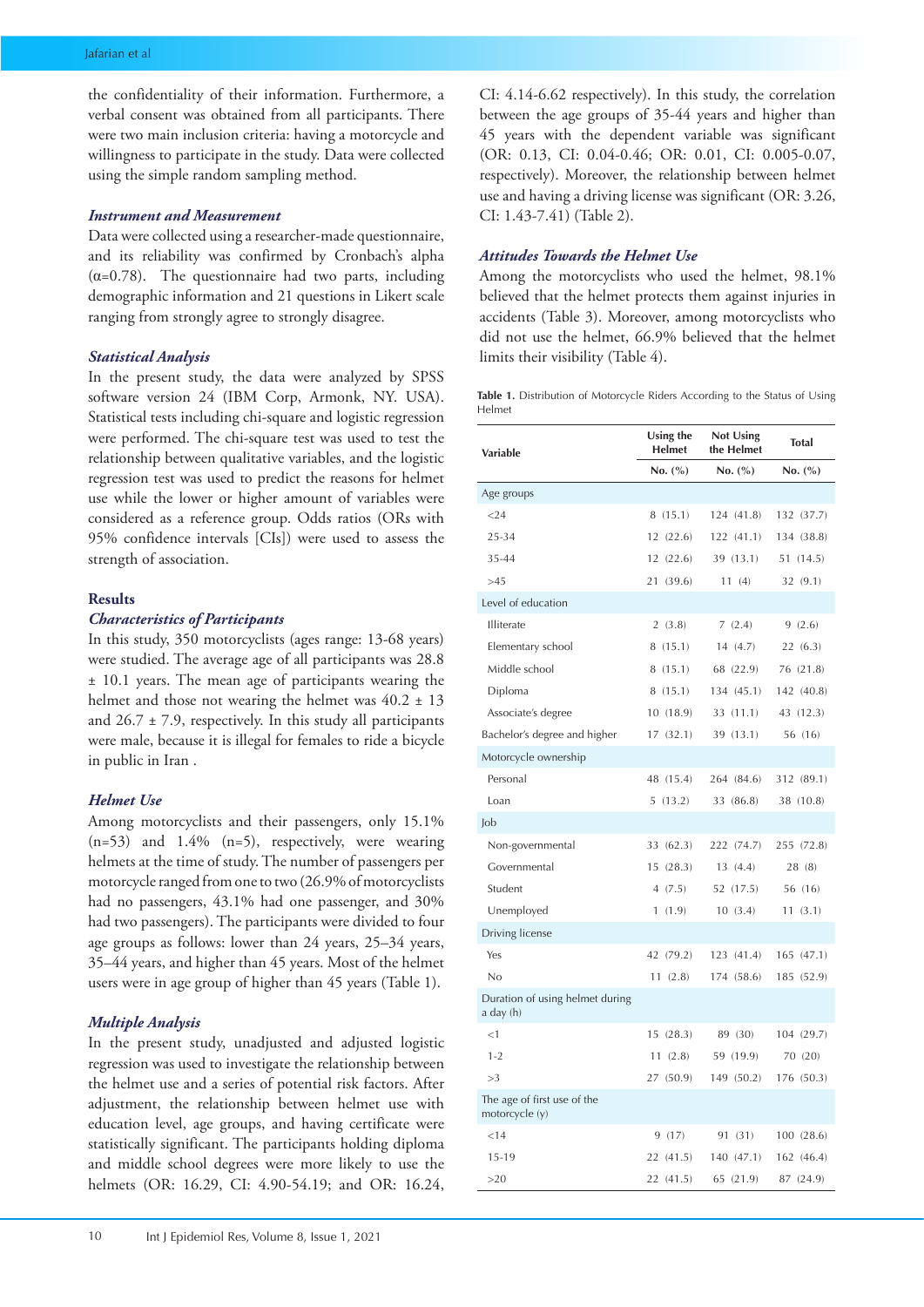# **Table 2.** The Results of Unadjusted and Adjusted Logistic Regression

| <b>Variable</b>                            | Unadjusted   |                 |                 |              | Adjusted        |         |  |
|--------------------------------------------|--------------|-----------------|-----------------|--------------|-----------------|---------|--|
|                                            | <b>OR</b>    | 95 % CI         | P Value         | <b>OR</b>    | 95 % CI         | P Value |  |
| Age groups                                 |              |                 |                 |              |                 |         |  |
| $<$ 24                                     | $\mathbf{1}$ |                 | Reference group |              | Reference group |         |  |
| 25-34                                      | 0.65         | $0.25 - 1.66$   | 1.09            | 1.09         | 0.39-3.02       | < 0.86  |  |
| 35-44                                      | 0.21         | $0.08 - 0.55$   | 0.13            | 0.13         | $0.04 - 0.46$   | < 0.001 |  |
| >45                                        | 0.09         | $0.01 - 0.09$   | 0.01            | 0.01         | $0.005 - 0.07$  | < 0.001 |  |
| Level of education                         |              |                 |                 |              |                 |         |  |
| <b>Illiterate</b>                          | 1.48         | $0.28 - 7.90$   | 0.64            | 6.12         | 0.43-85.91      | 0.17    |  |
| Elementary School                          | 0.74         | $0.26 - 2.09$   | 0.57            | 4.54         | 0.94-21.83      | 0.59    |  |
| Middle School                              | 3.61         | 1.43-9.12       | 0.007           | 16.24        | 4.14-6.62       | < 0.001 |  |
| Diploma                                    | 17.1         | 2.86-17.71      | < 0.001         | 16.29        | 4.90-54.19      | < 0.001 |  |
| Diploma and higher                         | 1.40         | 0.56-3.47       | 0.46            | 2.22         | $0.70 - 7.06$   | 0.17    |  |
| Bachelor's degree and higher               | $\mathbf{1}$ |                 | Reference group |              | Reference group |         |  |
| Motorcycle ownership                       |              |                 |                 |              |                 |         |  |
| Personal                                   | $\mathbf{1}$ |                 | Reference group |              | Reference group |         |  |
| Loan                                       | 1.2          | $0.44 - 3.22$   | 0.71            | 1.47         | $0.44 - 4.87$   | 0.52    |  |
| Job                                        |              |                 |                 |              |                 |         |  |
| Non-governmental                           | $\mathbf{1}$ | Reference group |                 | $\mathbf{1}$ | Reference group |         |  |
| Governmental                               | 0.12         | $0.05 - 0.29$   | < 0.001         | 1.28         | $0.12 - 1.87$   | 0.06    |  |
| Student                                    | 1.93         | $0.65 - 5.69$   | 0.23            | 0.93         | $0.23 - 3.73$   | 0.92    |  |
| Unemployed                                 | 1.48         | $0.18 - 12$     | 0.71            | 0.77         | $0.07 - 7.93$   | 0.82    |  |
| Driving license                            |              |                 |                 |              |                 |         |  |
| no                                         | 0.18         | $0.09 - 0.37$   | < 0.001         | 3.26         | $1.43 - 7.41$   | 0.005   |  |
| yes                                        | $\mathbf{1}$ |                 | Reference group |              | Reference group |         |  |
| The age of first use of the motorcycle (y) |              |                 |                 |              |                 |         |  |
| < 14                                       | 3.42         | 1.48-7.19       | 0.004           | 0.56         | $0.17 - 1.78$   | 0.32    |  |
| $15-19$                                    | 2.15         | 1.11-4.16       | 0.02            | 0.79         | $0.29 - 2.15$   | 0.65    |  |
| >20                                        | $\mathbf{1}$ | Reference group |                 |              | Reference group |         |  |

#### **Discussion**

The results of this study showed that the rate of helmet use was 15.1%. In the study conducted by Seyedabrishami et al in Mashhad, Iran, the rate of helmet use was 15.8%, which is close to the results of the present study.<sup>9</sup> In two other studies by Amirjamshidi et al in Tehran and Zamani et al in Ahwaz, the rate of helmet use was 75% and 10%, respectively.16,17 In studies carried out in other parts of the world, different results were concluded. In a study by Xuequn et al in China, the rate of helmet use was 72.6%.18 In other study by Tosi et al in Argentina, it was 81.3%.<sup>19</sup> In another study conducted by Bianco et al in Italy, it was 34.7%.21 The reasons for different percentages in various studies may be related to cultural behaviors, mandatory motorcycle helmet laws, and economic power of people.20,21

The results of this study showed that the age groups of 35-44 years  $(OR = 0.13)$  and over 45 years  $(OR = 0.01)$ used the helmet more than other age groups, indicating that the use of helmet increases with age. Similar results were obtained in the study by Faryabi et al in Kerman, Iran. In this study, helmet use increased by 0.4% for each year of increasing age.3 In another study by Khan et al in Pakistan, those who had an average age of  $32.5 \pm 9.7$  years were more likely to wear the helmet  $(OR=1.6)$  than those who had an average age of  $30.9 \pm 10.3$  years.<sup>10</sup> However, in a study conducted by Chiou et al in Taiwan, from 2001 to 2009, the rate of the helmet use was declined with increasing age.<sup>20</sup> Furthermore, in a study by Papadakaki et al in Greece, no significant relationship was found between the helmet use and age.22 In the present study, motorcyclists with the level

**Table 3.** Reasons for Using Helmets among Motorcyclists

|                                                          | No. (%)   |
|----------------------------------------------------------|-----------|
| History of an accident                                   | 34(64.1)  |
| Being useful                                             | 49 (92.5) |
| Protection against injuries at the moment of an accident | 52 (98.1) |
| Fined by police                                          | 44 (79.2) |
| Family insistence                                        | 34(65.4)  |
| Protection against dust                                  | 44 (84.6) |
| Avoid insect clash                                       | 45 (84.9) |
| Protection of life                                       | 51 (96.3) |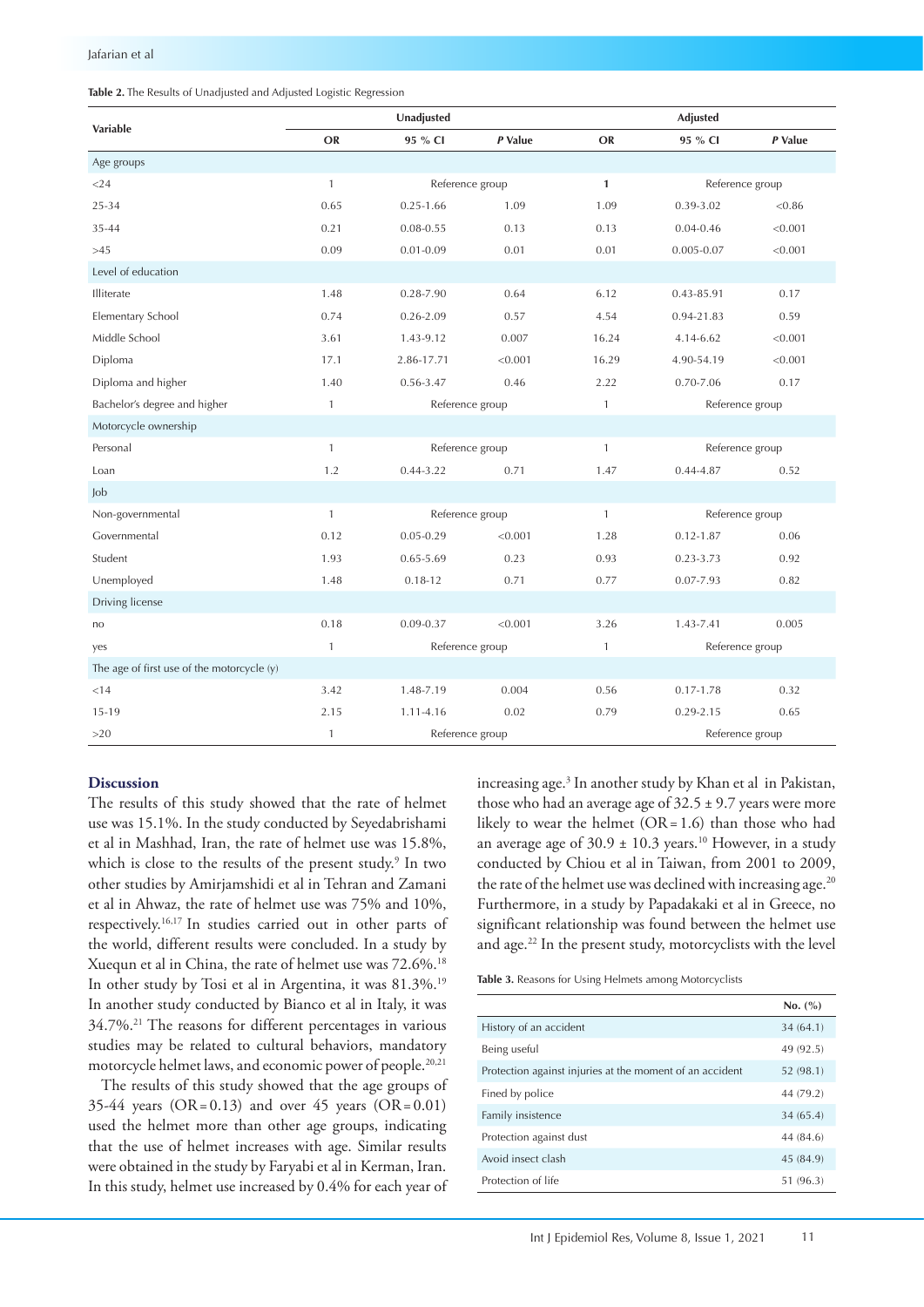**Table 4.** Reasons for Not Using Helmets among Motorcyclists

|                                       | No. (%)    |
|---------------------------------------|------------|
| Being expensive                       | 142 (47.8) |
| Feeling of suffocation                | 170 (57.2) |
| Limitation of vision                  | 198 (66.9) |
| Limitation of head and neck movements | 176 (59.3) |
| Feel the heat                         | 184 (61.9) |
| Not protective                        | 72 (24.3)  |
| Having a permanent stop               | 135(45.4)  |
| Slow driving                          | 119 (40.2) |
| The helmet causes neck pain           | 79 (26.6)  |
| Being heavy                           | 141 (47.5) |
| Being ridiculed                       | 86 (28.9)  |
| Short distance                        | 121 (40.8) |
| Not hearing the car horns             | 115(38.7)  |

of education of middle school and diploma were more likely to wear the helmet (OR=16.24 and OR=16.30, respectively). In the study of Faryabi et al, those with a diploma education and lower were more likely to wear the helmet than those with a college education (OR = 2.81 and OR=2.88, respectively).3 But in a study by Wadhwaniya et al in India conducted from 2011 to 2013, those with a college degree and higher were more likely to use helmets  $(OR = 3.30).^{23}$  In the present study, those with a driving license were more likely to use a helmet than those without it. This may be explained by a greater awareness and honor to the law by them. However, in a study by Skalkidou et al in Greece, the relationship between having a driving license and using the helmet was not significant.<sup>24</sup> In the present study, the most common reason for wearing the helmet was protection against injuries at the moment of an accident, which is consistent with the study by Khan et al.<sup>10</sup> In another study by Constant et al in France, preventing face injury was the most important reason for using the helmet, which is close to the results of the present study.<sup>25</sup> In this study, one of the considerable reasons for not using helmet was heat sensation, that was consistent with the study by Papadakaki et al.<sup>22</sup>

The results of this study have implications for public health, indicating that further efforts should be made to educate and intervene in using helmets. Although the law on helmet use has been enforced in Iran, only 15.1% of motorcyclists used helmet in our study; however, in various studies in Iran, the use of helmet varied from 8.6% to 75%.3,26 Accordingly, the helmet manufacturing companies may produce cooler helmets for warm seasons.

#### *Limitations*

One of the limitations of this study was its cross-sectional method. Moreover, the data were collected during the day and seasonal differences were not considered. In addition, increases or decreases in helmet use may occur in the rainy season. Thus, the rate of helmet use is not the same during different seasons.

#### **Conclusion**

The results of the present study showed that the rate of helmet use was low in Shahrekord, indicating that the helmet law is not well-implemented in this city. Moreover, in this study, people with higher age groups, higher education, and non-governmental jobs were more likely to wear the helmet. Therefore, interventional and educational activities should be prepared for people in the age group under 35 years, with lower education, and governmental jobs. In addition, helmets should be designed according to the climate of each region. For example, it should be cool in the warm seasons, and it should be warm in the cold seasons.

# **Conflict of Interest Disclosures**

None.

#### **Ethical Approval**

The study was approved by the Research Ethics Committee of Shahrekord University of Medical Sciences (code: IR.SKUMS.REC.1395.283). No personal information of motor riders was collected.

## **Authors' Contributions**

All stages of this study were supervised by the Deputy of Research and Technology of Shahrekord University of Medical Sciences, Shahrekord, Iran. All authors participated in the analysis of the data and interpretation of the results and also critically reviewed the manuscript.

#### **Acknowledgments**

The authors of this research would like to appreciate Dr. Soleiman Kheiri and Dr. Mahmoud Mobasheri for their assistance with data analysis.

#### **Funding**

This research was approved and supported by the Deputy of Research and Technology of Shahrekord University of Medical Sciences, Shahrekord, Iran.

#### **References**

- 1. Baghiani Moghadam MH, Halvany GH, Ehramposh MH. A survey on personality of motor cycle riders involved in accidents. J Mazandaran Univ Med Sci. 2006;16 (51):69-75. [Persian].
- 2. Fong MC, Measelle JR, Dwyer JL, Taylor YK, Mobasser A, Strong TM, et al. Rates of motorcycle helmet use and reasons for nonuse among adults and children in Luang Prabang, Lao People's Democratic Republic. BMC Public Health. 2015;15:970. doi: 10.1186/s12889-015-2304-2.
- 3. Faryabi J, Rajabi M, Alirezaee S. Evaluation of the use and reasons for not using a helmet by motorcyclists admitted to the emergency ward of Shahid Bahonar hospital in Kerman. Arch Trauma Res. 2014;3 (3):e19122. doi: 10.5812/atr.19122.